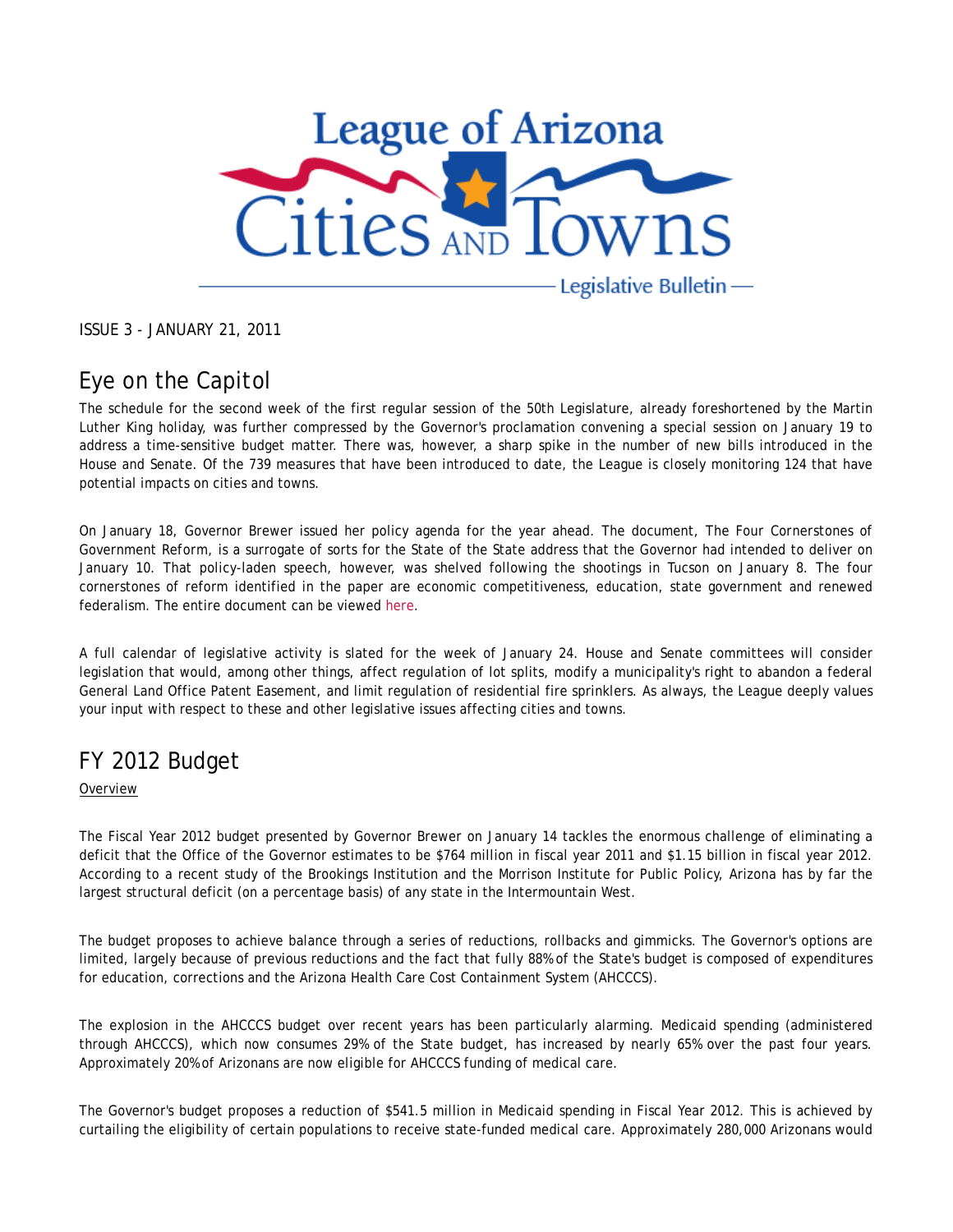lose Medicaid coverage under the proposal. To accomplish such a reduction in the Medicaid rolls, Arizona must first receive a waiver of maintenance-of-effort requirements by the Obama Administration. To secure specific authority to seek such a waiver, Governor Brewer called the Legislature into special session on January 19. Both the House and Senate approved legislation on January 20 granting the authority sought by the Governor.

Other significant budget elements include: a \$170 million reduction in university funding; a \$73 million cut to community colleges; a one-day "rollover loan" in the amount of \$330 million from First Things First to the State; and the consolidation of various state agencies. Significantly, the Governor's proposed budget does not propose any changes to State Shared Revenue formulae. It does, however, include certain provisions that directly impact cities and towns, as described below.

#### Municipal Impact: Department of Water Resources Fee

Severe budget reductions to the Department of Water Resources (DWR) have inspired efforts to base the department's budget on the collection of fees for services rendered. Because the success of those efforts has been very limited to date, the Office of the Governor has proposed to expand the universe of customers from whom such fees are collected. Having determined that municipalities directly share in the benefit of DWR work, the Governor proposes to impose a new fee on cities and towns to help support the department.

Details regarding this initiative have yet to be fully developed. The following description of the proposal is extracted from the Agency Detail Book:

For FY 2012, the Executive recommends implementing user fees to be paid by municipalities in an effort to replace the unrealized fees established for FY 2011. These fees are expected to raise up to \$7.0 million per year. Each municipality's fee will be population based. It is the Executive's recommendation that municipalities with populations under 10,000 be exempt from these fees.

The League of Cities and Towns will continue to work closely with the Executive Branch and the Legislature as this initiative is considered and its details are developed in the much larger context of the overall state budget for fiscal year 2012.

#### Municipal Impact - HURF Diversion

The Executive Budget also includes a proposal to reduce the city and town allotment of Highway User Revenue Fund (HURF) dollars by approximately \$12.5 million. These funds would be diverted to support the budget of the Arizona Department of Public Safety (DPS). While this initiative may have a significant impact on cities and towns, the proposal includes neither a permanent decrease in HURF allotments nor a statutory change to the HURF distribution formula. According to the Arizona Constitution, HURF funds may be used only for construction and maintenance of streets, roads and highways, and for the enforcement of *traffic laws on state highways.* Accordingly, the prospective diversion of funds to DPS seems to represent a legally permissible use of HURF dollars.

### Subdivision Regulation

HB 2005, introduced in the House of Representatives by Rep. Burges, chair of the House Committee on Government, would affect local regulation of subdivisions. Among other things, the bill requires that, for subdivisions of ten or fewer lots, municipalities either expedite processing or waive preliminary plat requirements altogether. At a committee hearing on January 18, the bill encountered stiff resistance. The League of Arizona Cities and Towns registered its opposition to the bill, as did the County Supervisors Association of Arizona and individual political subdivisions.

As a consequence, the bill was held in order to provide an opportunity for stakeholders to negotiate a compromise with the legislation's principal proponent, an independent broker. The League participated in a stakeholder meeting on January 21 and continues to work with legislators and other interested parties to eliminate or mitigate the measure's impact on cities and towns.